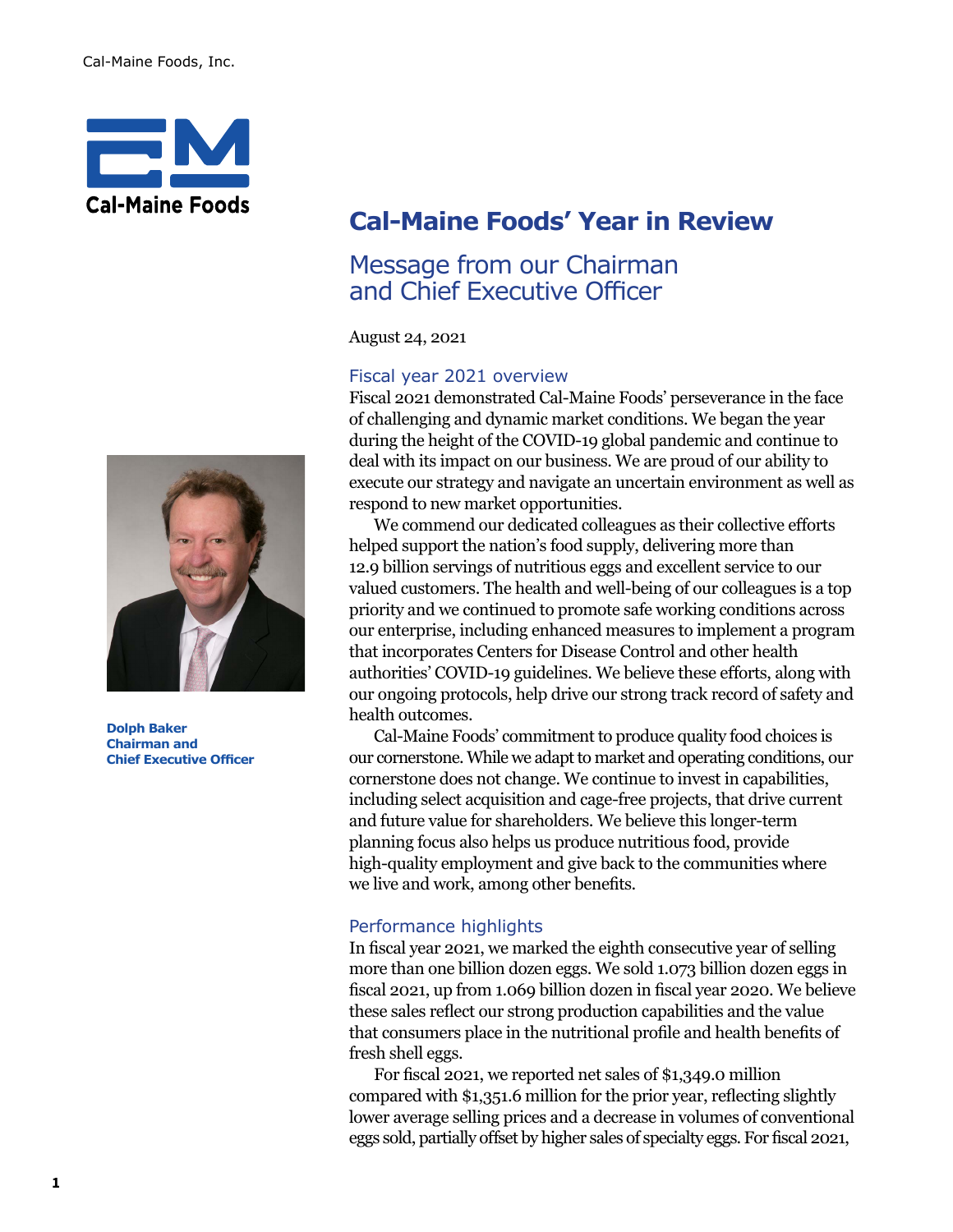our average sales price for shell eggs was \$1.22 per dozen, down slightly from \$1.23 per dozen in fiscal 2020. We experienced strong retail demand for shell eggs for most of the fiscal year, as consumers continued to prepare more meals at home during the restrictive phases of the COVID-19 pandemic. That trend began to change by the fourth quarter as vaccinations became available, restaurants opened their doors and consumers resumed dining out. As a result, we saw improvement in food service demand as retail demand slowed, with overall demand for shell eggs approaching a more normalized balance by fiscal year-end that was closer to pre-pandemic levels.

#### Operating highlights

Our operations ran well in fiscal 2021 and we demonstrated improvement in most of our key production metrics, despite the more difficult environment. Our overall farm production costs for the year were up 3.8 percent, primarily due to higher feed costs, partially offset by lower facility expense tied to better utilization and operating efficiencies from higher production. Feed costs were affected by increased export demand for soybeans and corn, as well as weather-related shortfalls in production and yields, which created additional pressure on domestic supplies. During fiscal 2021, our feed costs increased nine percent versus the prior year. With ongoing uncertainties and continued supply chain disruptions related to the COVID-19 pandemic, weather fluctuations and geopolitical issues, we anticipate further volatility in market prices. However, we expect to have access to an adequate supply of feed ingredients in fiscal 2022.

#### Quality food choices highlights

An important competitive advantage for Cal-Maine Foods is our ability to offer our customers choice by providing a favorable product mix, including conventional, cage-free, organic and other specialty eggs. Eggs remain a popular and affordable source of protein for today's health-conscious consumer. In fiscal 2021, we continued to see favorable trends for our specialty egg business, as sales of specialty eggs totaled \$539.8 million, accounting for 41.1 percent of our egg sales revenue, compared with \$485.5 million, or 36.8 percent of egg sales revenue, in fiscal 2020. The strong demand for specialty eggs was supported by consumers preparing more meals at home and preference to purchase specialty eggs.

#### Growth highlights

A key initiative for fiscal 2021 was the continued expansion and conversion of our operations in line with growing customer demand for cage-free and specialty eggs. We are focused on adjusting our

Our operations ran well in fiscal 2021 and we demonstrated improvement in most of our key production metrics, despite the more difficult environment.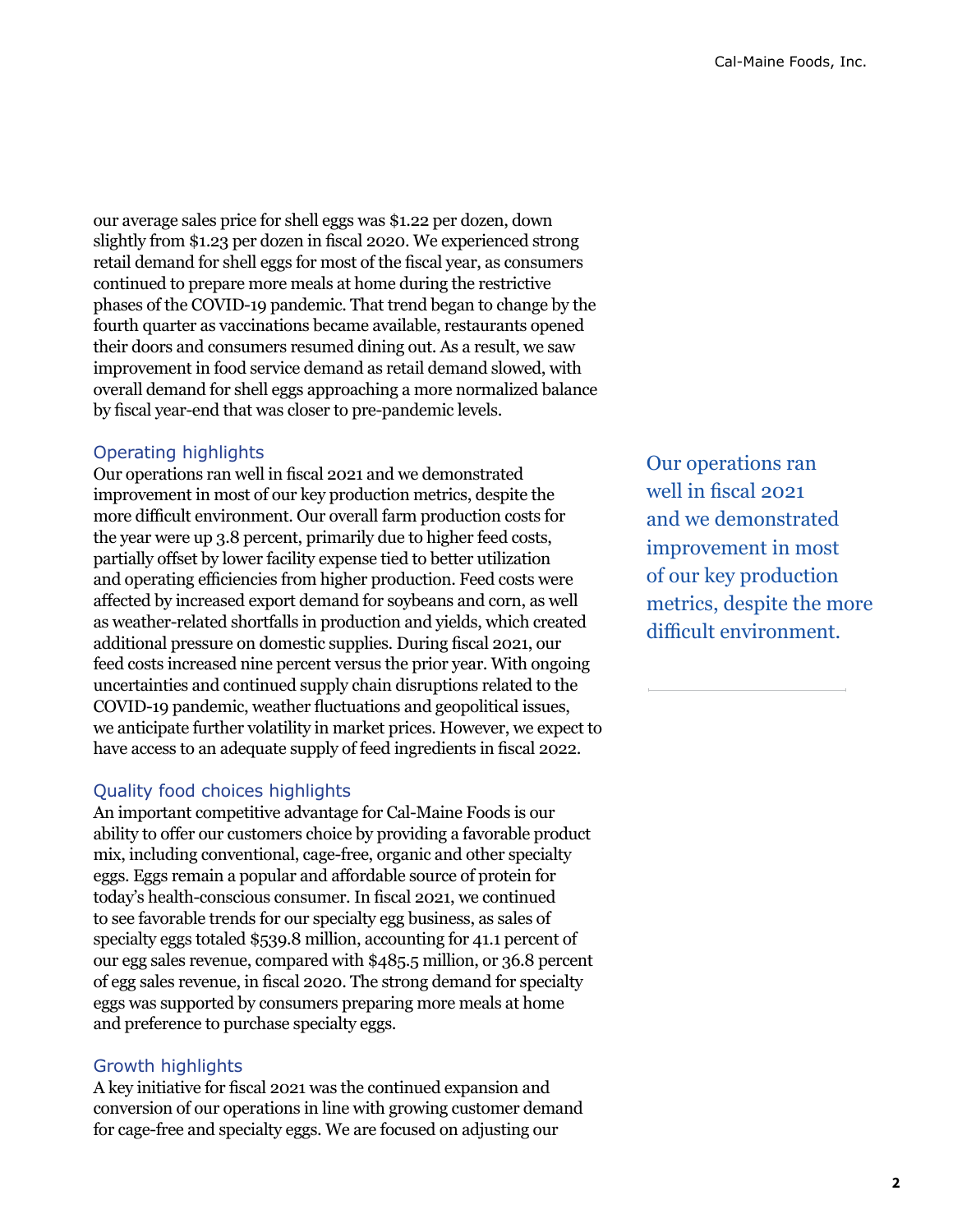We remain focused on sound corporate governance that helps our enterprise become more resilient and sustainable.

production capacity to address changing state requirements. We expect our focus for future expansion will continue to include cage-free facilities as our customers transition to meet consumer demand and comply with evolving legal requirements. In December, we announced a \$40.1 million capital project to expand cage-free egg production at our Guthrie, Kentucky, production facility. The project includes related site work and the additional infrastructure to convert existing conventional capacity to house approximately 1.5 million cage-free hens and 300,000 pullets. The Guthrie location is strategically located, enabling us to enhance our distribution of cage-free eggs.

In June 2021, we completed the purchase of the remaining 50 percent membership interest in our joint venture known as Red River Valley Egg Farm, LLC, located in Bogata, Texas. With approximately 1.7 million cage-free laying hens and cage-free pullet capacity, Red River Valley Egg Farm offers us additional opportunities to expand our cage-free production capacity and further enhance our ability to provide exceptional service and distribution capabilities to our customers. Including this purchase, we have invested more than \$476 million in facilities, equipment and related operations to expand our cage-free production since 2008.

#### Corporate governance highlights

We remain focused on sound corporate governance that helps our enterprise become more resilient and sustainable. In March 2021, Camille Young joined our Board of Directors as an independent director. Camille serves as a Principal and Director of Cornerstone Government Affairs, a full-service, bipartisan consulting firm specializing in federal and state government relations, public affairs and strategic communications and advisory services. Camille brings more than two decades of experience and expertise in government relations, public affairs and crafting and delivering strategic communications. Her experience as a consultant with Cornerstone and expertise in diversity and inclusion matters complement the skills and experience of our other directors. We are grateful for her strong contributions.

In July, we published our second sustainability report, [Scaling our Sustainability](https://www.calmainefoods.com/media/1188/calm-fy2020-sustainability-report.pdf), which highlights our support for human rights, our strong track record of food safety and quality, our commitment to natural resource stewardship and continued focus on the well-being of animals in our care, among other items. We believe our continued focus on sustainable egg production, grounded in prudential corporate governance, allows us to execute against our mission to feed people and deliver value to all our stakeholders.